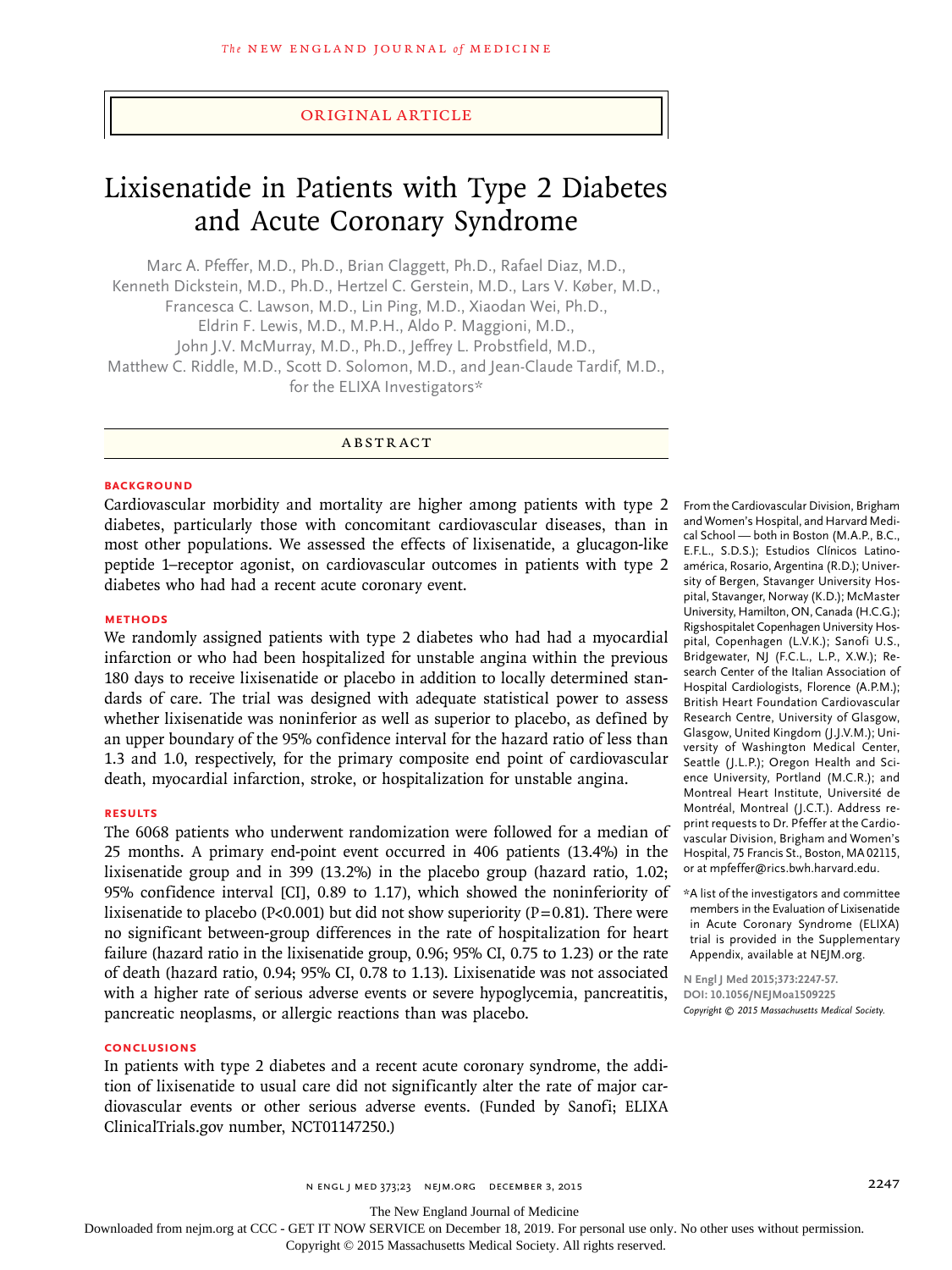RANDOMIZED TRIALS INVOLVING PA-<br>tients with new or established type 2 dia-<br>betes have shown that improved glucose<br>control reduces the risk of microvascular comtients with new or established type 2 diabetes have shown that improved glucose plications,<sup>1-3</sup> with modest cardiovascular benefits suggested by meta-analyses and extended follow-up of clinical trials.4-7 However, various studies indicate that, despite being effective in lowering the glucose and glycated hemoglobin levels, some hypoglycemic medications may increase, rather than reduce, the risk of cardiovascular events.<sup>8-10</sup> These unexpected findings prompted the reexamination of the regulatory approval processes for new antidiabetic therapies, which had been based primarily on the surrogate measure of glucose lowering with limited clinical-outcomes data. Since 2008, regulatory agencies have required robust cardiovascular-outcome data from randomized, controlled trials in order to grant and sustain approvals of drugs or biologic agents for the treatment or prevention of diabetes mellitus.<sup>11-13</sup>

Glucagon-like peptide 1 (GLP-1)–receptor agonists are a class of parenteral glucose-lowering drugs that activate the receptor for the endogenous incretin GLP-1. These drugs lower glucose levels by inhibiting the secretion of glucagon, promoting the release of insulin in response to hyperglycemia, slowing gastric emptying, and augmenting satiety.14 On the basis of some evidence of cardioprotection in preliminary studies in animal models $15,16$  and in pilot studies of myocardial ischemia17,18 and heart failure in humans,<sup>19</sup> it was postulated<sup>20,21</sup> that in addition to improving glycemic control and promoting weight loss, GLP-1–receptor agonists may improve cardiovascular outcomes.

Lixisenatide, a once-daily GLP-1–receptor agonist, is effective in reducing the glycated hemoglobin level in patients with type 2 diabetes by lowering both the fasting and the postprandial blood glucose levels.<sup>22-25</sup> However, the studies showing such glycemic control and other favorable metabolic effects of lixisenatide were not designed to accrue sufficient clinical events to adequately show its cardiovascular safety. Although lixisenatide and several other GLP-1–receptor agonists are approved in many countries for use as glucose-lowering agents in patients with type 2 diabetes, large cardiovascular-outcome trials with any agent in this class have been lacking.

## Methods

# **Study Design**

The Evaluation of Lixisenatide in Acute Coronary Syndrome (ELIXA) trial was a multicenter, randomized, double-blind, placebo-controlled trial involving patients with type 2 diabetes who had had a recent acute coronary syndrome. The trial was designed to assess the effects of lixisenatide on cardiovascular morbidity and mortality. Details of the trial design and the demographic and clinical characteristics of the patients at baseline have been reported previously.<sup>26</sup> The study protocol, available with the full text of this article at NEJM.org, was designed by the executive committee, which also oversaw the conduct of the trial (see the Supplementary Appendix, available at NEJM.org).

The chair of the executive committee wrote the first draft of the manuscript, and all the coauthors contributed to the subsequent revisions. Data were analyzed and confirmed at two statistical centers (one at the sponsor's location and one at Brigham and Women's Hospital). Each author could query the database by requesting specific analyses or clarifications of definitions. All the authors edited and approved the manuscript and assume full responsibility for the accuracy and completeness of the data and for the fidelity of this report to the study protocol, which was approved by the appropriate national and institutional regulatory and ethics boards. All the patients provided written informed consent.

### **Study Patients**

Eligible patients had type 2 diabetes and had had an acute coronary event within 180 days before screening. Major exclusion criteria were an age of less than 30 years, percutaneous coronary intervention within the previous 15 days, coronary-artery bypass graft surgery for the qualifying event, planned coronary revascularization procedure within 90 days after screening, an estimated glomerular filtration rate (eGFR) of less than 30 ml per minute per  $1.73 \text{ m}^2$  of bodysurface area, a glycated hemoglobin level of less than 5.5% or more than 11.0%, or an inability to provide written informed consent.<sup>26</sup> Before randomization, there was a 1-week run-in period during which eligible consenting patients were trained in the self-administration of daily subcu-

The New England Journal of Medicine

Downloaded from nejm.org at CCC - GET IT NOW SERVICE on December 18, 2019. For personal use only. No other uses without permission.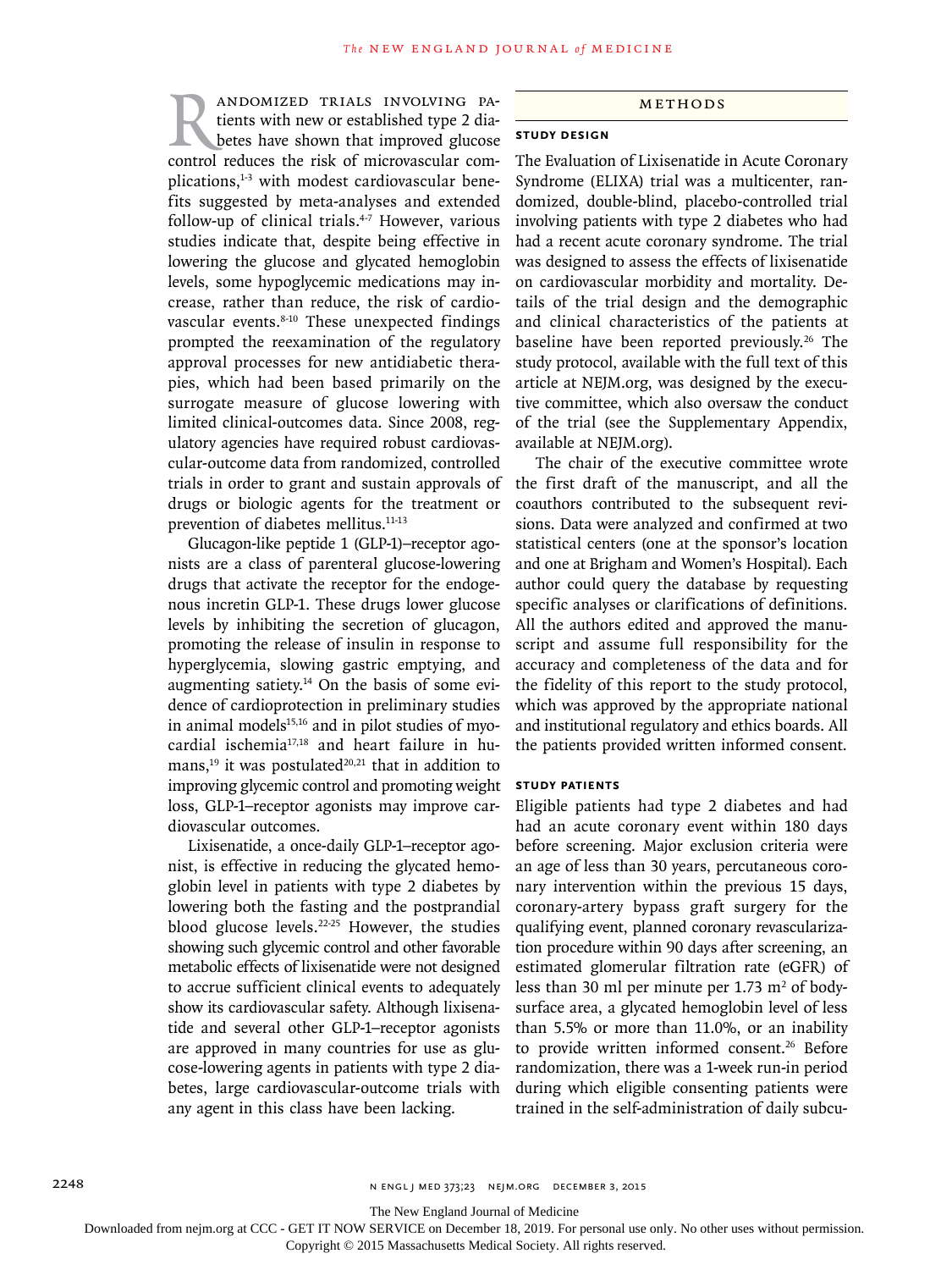taneous injections of unblinded placebo, with STUDY OVERSIGHT the volume matched to that of the injections they would receive after randomization.

# **Study Interventions**

Patients were randomly assigned, in a doubleblind manner, to once-daily subcutaneous injections of lixisenatide or volume-matched placebo. Randomization was performed with the use of a centralized assignment system. A starting dose of 10  $\mu$ g of lixisenatide per day or volumematched placebo was administered during the first 2 weeks and then increased, at the investigator's discretion, to a maximum dose of 20  $\mu$ g of lixisenatide per day or volume-matched placebo. Glycemic control was managed by the investigators in accordance with local clinical practice guidelines by the adjustment of concomitant glucose-lowering agents or the addition of new antidiabetic medications with the exception of other incretin therapies. This approach was expected to yield similar glycemic control in the two study groups.

# **Study End Points**

The primary end point in the time-to-event analysis was a composite of the first occurrence of any of the following: death from cardiovascular causes, nonfatal myocardial infarction, nonfatal stroke, or hospitalization for unstable angina. Secondary end points included a composite of the primary end point or hospitalization for heart failure and a composite of the primary end point, hospitalization for heart failure, or coronary revascularization procedures. All-cause mortality and the rates of the components of each of 6000 patients would need to be enrolled for us the composite end points were examined.

Changes in the glycated hemoglobin level, urinary albumin-to-creatinine ratio, body weight, heart rate, and blood pressure were evaluated. Safety end points, including the incidence of hypoglycemia and severe hypoglycemia (requiring the assistance of another person), pancreatitis, cancer, and systemic allergic reactions, were assessed in patients who underwent randomization and received at least one dose of lixisenatide or placebo. Separate independent committees whose members were unaware of the studygroup assignments adjudicated potential cardiovascular, pancreatic, and allergic events (see the Supplementary Appendix).

The data and safety monitoring committee, whose members had access to unblinded data, monitored the safety of the participants. When 144 adjudicated primary end-point events had occurred, the data and safety monitoring committee reviewed a prespecified, independently performed analysis of the unblinded data and informed the executive committee and the sponsor that the upper boundary of the resulting 96% confidence interval of the hazard ratio for the comparison of lixisenatide with placebo was less than 1.8 (see the Supplementary Appendix). $9,11,27$ At that time, a group from the sponsor, which was not in communication with the ELIXA team, prepared and subsequently filed a New Drug Application with the Food and Drug Administration, which was later withdrawn to avoid public disclosure of preliminary data.

# **Statistical Analysis**

The primary analysis was conducted in the intention-to-treat population with the use of the Cox proportional-hazards model, with study group and geographic region as the covariates, to estimate the hazard ratio for the comparison of lixisenatide with placebo. The noninferiority of lixisenatide to placebo would be shown if the upper boundary of the 95% confidence interval of the hazard ratio was less than 1.3 and the superiority would be shown if the upper boundary was less than 1.0.11 The P values for the tests of noninferiority and superiority are derived from the Cox proportional-hazards model.

The trial was event-driven. We estimated that to observe 844 primary end-point events, which would provide the study with 96% power to show noninferiority, assuming a true hazard ratio of 1.0, and with 90% power to show superiority, assuming a true hazard ratio of 0.80. More complete details regarding sample-size assumptions have been published previously.26

Sensitivity analyses were conducted in which events that occurred more than 30 days after the discontinuation of lixisenatide or placebo were excluded; in addition, a post hoc Cox proportional-hazards analysis was conducted with a model that was adjusted for nominally significant baseline imbalances. Postbaseline measures were analyzed with the use of non-

n engl j med 373;23 nejm.org December 3, 2015 2249

The New England Journal of Medicine

Downloaded from nejm.org at CCC - GET IT NOW SERVICE on December 18, 2019. For personal use only. No other uses without permission.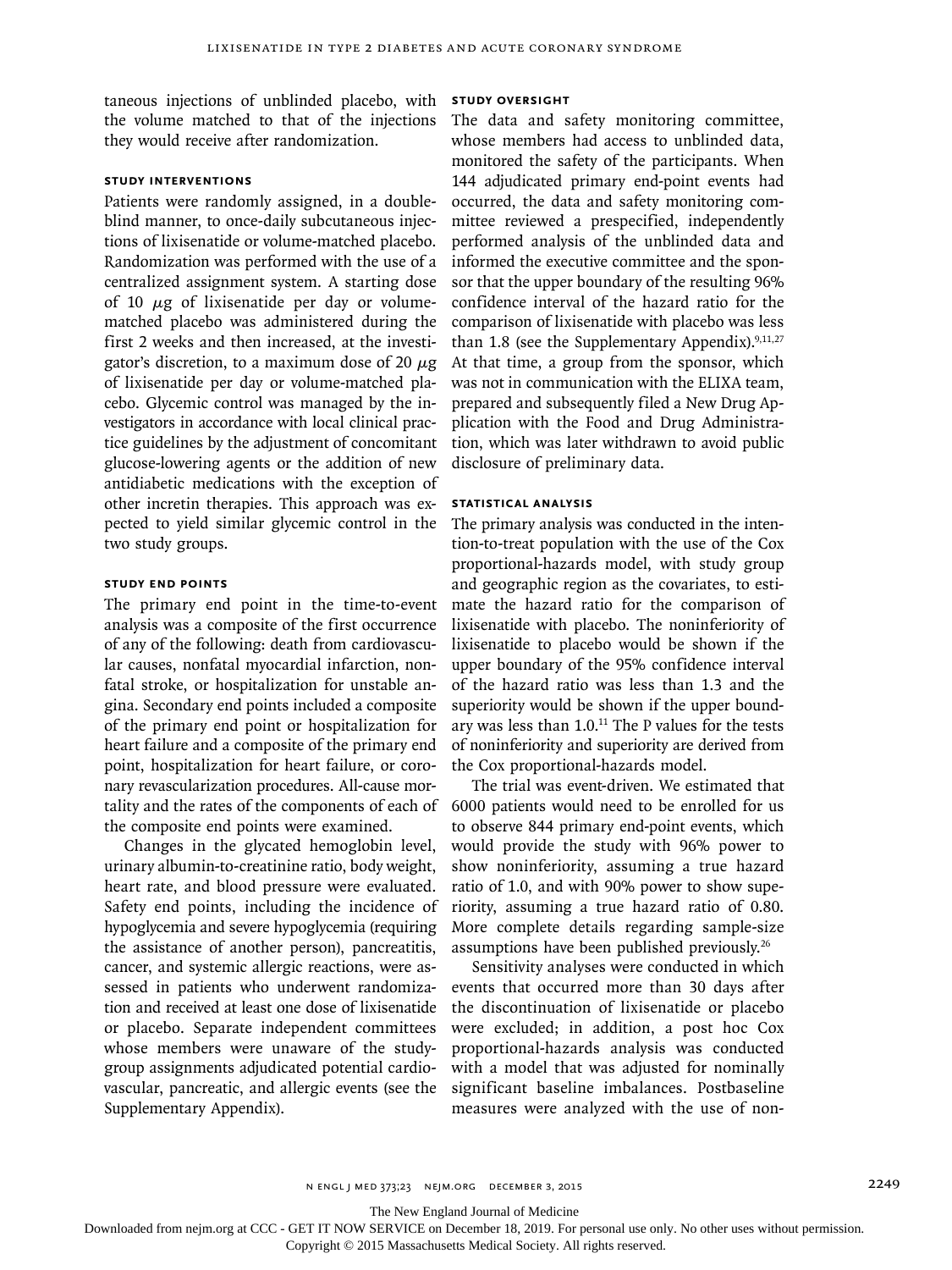| Table 1. Characteristics of the Patients at Baseline.* |                      |                           |
|--------------------------------------------------------|----------------------|---------------------------|
| Characteristic                                         | Placebo $(N = 3034)$ | Lixisenatide $(N = 3034)$ |
| $Age - yr$                                             | $60.6 \pm 9.6$       | $59.9 + 9.7$              |
| Age ≥65 yr — no. (%)                                   | 1040 (34.3)          | 1003(33.1)                |
| Female sex - no. (%)                                   | 938 (30.9)           | 923 (30.4)                |
| Duration of diabetes - yr                              | $9.4 \pm 8.3$        | $9.2 \pm 8.2$             |
| Glycated hemoglobin - %                                | $7.6 \pm 1.3$        | $7.7 \pm 1.3$             |
| Retinopathy - no. (%)                                  | 331 (10.9)           | 320 (10.5)                |
| Neuropathy - no. (%)                                   | 498 (16.4)           | 512 (16.9)                |
| Body weight - kg                                       | $85.1 \pm 19.6$      | $84.6 \pm 19.2$           |
| Body-mass indext                                       | $30.2 \pm 5.8$       | $30.1 \pm 5.6$            |
| Race - no. (%):                                        |                      |                           |
| Asian                                                  | 367 (12.1)           | 404(13.3)                 |
| <b>Black</b>                                           | 103(3.4)             | 118(3.9)                  |
| Other                                                  | 246(8.1)             | 254(8.4)                  |
| White                                                  | 2318 (76.4)          | 2258 (74.4)               |
| Hispanic ethnic group - no. (%) :                      | 903 (29.8)           | 865 (28.5)                |
| Geographic region - no. (%)                            |                      |                           |
| Africa or Near East                                    | 142(4.7)             | 154(5.1)                  |
| Asia Pacific                                           | 329 (10.8)           | 374 (12.3)                |
| Eastern Europe                                         | 811 (26.7)           | 776 (25.6)                |
| North America                                          | 403 (13.3)           | 404 (13.3)                |
| South or Central America                               | 972 (32.0)           | 972 (32.0)                |
| Western Europe                                         | 377 (12.4)           | 354 (11.7)                |
| Current smoking - no. (%)                              | 354 (11.7)           | 355(11.7)                 |
| Myocardial infarction before index ACS - no. (%)       | 672 (22.1)           | 672 (22.1)                |
| Medical history at randomization - no. (%)             |                      |                           |
| Hypertension                                           | 2340 (77.1)          | 2295 (75.6)               |
| Percutaneous coronary intervention                     | 2027 (66.8)          | 2052 (67.6)               |
| Coronary-artery bypass grafting                        | 249 (8.2)            | 258 (8.5)                 |
| Heart failure                                          | 676 (22.3)           | 682 (22.5)                |
| Stroke                                                 | 188 (6.2)            | 143(4.7)                  |
| Peripheral arterial diseases                           | 229(7.5)             | 237(7.8)                  |
| Atrial fibrillation                                    | 190(6.3)             | 176(5.8)                  |
| Systolic blood pressure - mm Hg                        | $130 \pm 17$         | $129 \pm 17$              |
| Heart rate - beats/min                                 | $70.2 + 9.9$         | $70.2 \pm 10.1$           |
| HDL cholesterol - mg/dl                                | $42.9 \pm 10.9$      | $43.0 \pm 10.8$           |
| LDL cholesterol - mg/dl                                | $78.2 \pm 35.2$      | $78.8 \pm 35.4$           |
| eGFR - ml/min/1.73 m <sup>2</sup>                      | $75.2 \pm 21.4$      | $76.7 \pm 21.3$           |
| Qualifying ACS event - no. (%)                         |                      |                           |
| <b>NSTEMI</b>                                          | 1183 (39.0)          | 1165 (38.4)               |
| <b>STEMI</b>                                           | 1317 (43.4)          | 1349 (44.5)               |
| Unstable angina                                        | 528 (17.4)           | 514 (16.9)                |
| Unclassified                                           | 6(0.2)               | 6(0.2)                    |

2250 n engl j med 373;23 nejm.org December 3, 2015

The New England Journal of Medicine

Downloaded from nejm.org at CCC - GET IT NOW SERVICE on December 18, 2019. For personal use only. No other uses without permission.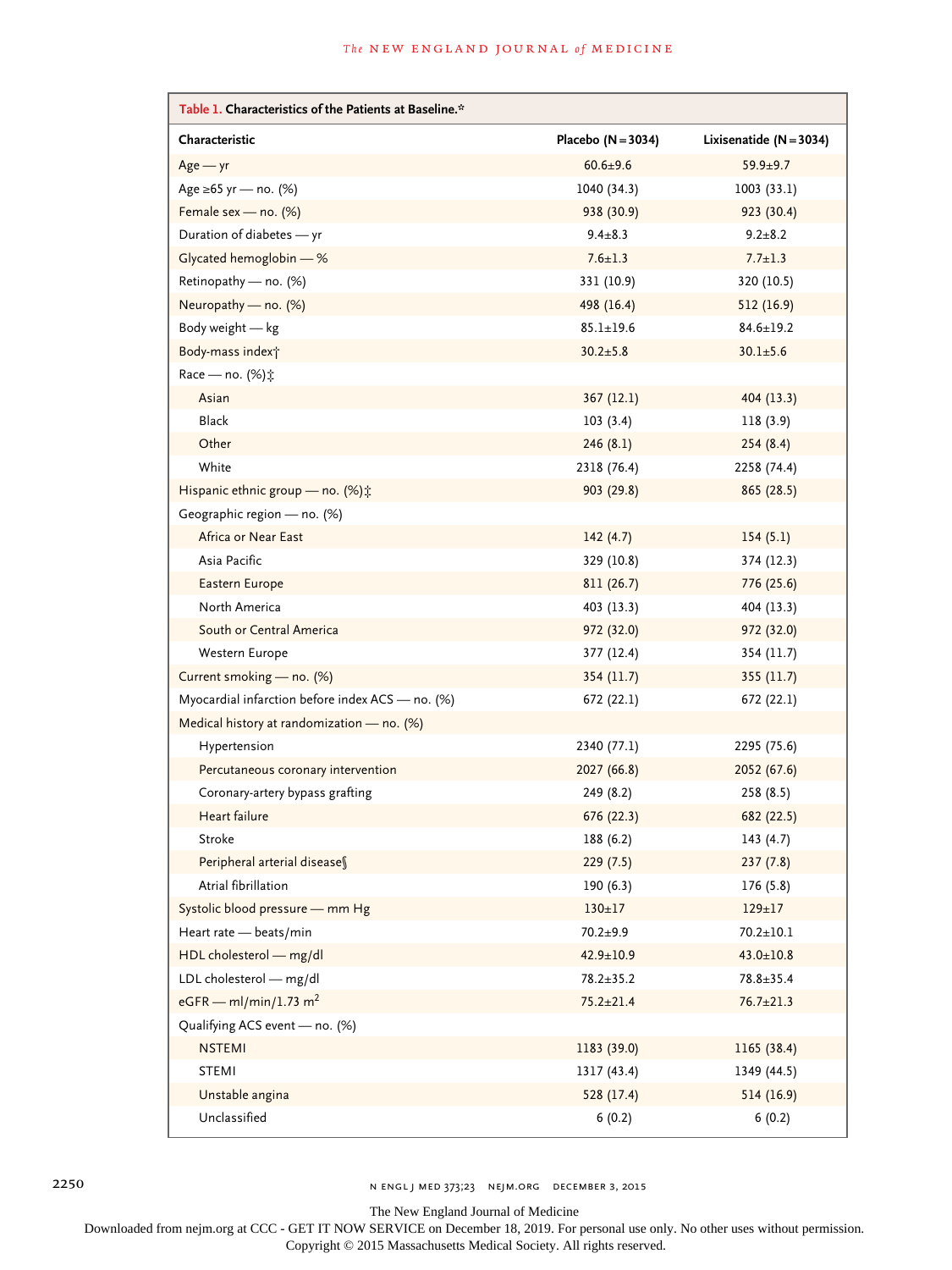| Table 1. (Continued.)             |                      |                           |
|-----------------------------------|----------------------|---------------------------|
| Characteristic                    | Placebo $(N = 3034)$ | Lixisenatide $(N = 3034)$ |
| Days from ACS to randomization    | $72.2 + 43.9$        | $71.8 + 43.4$             |
| Urinary albumin: creatinine ratio |                      |                           |
| Median                            | 10.5                 | 10.2                      |
| Interquartile range               | $6.0 - 33.6$         | $6.0 - 29.6$              |

\* Plus–minus values are means ±SD. There were no significant between-group differences at baseline, except with respect to age (P=0.005), estimated glomerular filtration rate (eGFR; P=0.006), glycated hemoglobin level (P=0.02), and prior stroke (P=0.01). To convert the values for cholesterol to millimoles per liter, multiply by 0.02586. ACS denotes acute coronary syndrome, HDL high-density lipoprotein, LDL low-density lipoprotein, NSTEMI non–ST-segment elevation myocardial infarction, and STEMI ST-segment elevation myocardial infarction.

† The body-mass index is the weight in kilograms divided by the square of the height in meters.

‡ Race and ethnic group were self-reported.

§ Peripheral arterial disease included amputation due to a cause other than trauma.

¶ Albumin was measured in milligrams and creatinine in grams.

prespecified repeated-measures, mixed-effects linear regression models with patient-specific random-intercept terms and an independent within-patient residual covariance structure. Study group and visit were included in the model as factors, and baseline value was included as a covariate. Other comparisons were performed with the use of Student's t-tests, Wilcoxon rank-sum tests, and chi-square tests and were not prespecified or adjusted for multiplicity. Summary statistics include all available postbaseline data, whereas the figures exclude data beyond 40 months of follow-up (<10% of patients had longer follow-up).

# **RESULTS**

# **Patients and Interventions**

Between July 9, 2010, and August 2, 2013, we enrolled 6068 patients from 49 countries and randomly assigned 3034 patients to lixisenatide and 3034 to placebo. All but 5 patients (3 patients in the lixisenatide group and 2 in the placebo group) received at least one dose of lixisenatide or placebo.

At the recommendation of the data and safety monitoring committee, the study went to completion. On the basis of projections made by the sponsor and shared with the executive committee without knowledge of the study-group assignments, it was estimated that the initiation of end-of-study visits on November 11, 2014, would allow for the observation of the prespecified number of adjudicated events. The last patient visit occurred on February 11, 2015. Overall, we lixisenatide, and 2926 of 3032 patients (96.5%)

observed that 805 patients had a confirmed primary end-point event, which provided the study with more than 95% power for the test of noninferiority and more than 88% power for the test of superiority.

The characteristics of the study groups were generally balanced at baseline (Table 1, and Table S1 in the Supplementary Appendix). Nominally significant between-group differences were observed in 4 of the 35 baseline comparisons (those regarding age, eGFR, glycated hemoglobin level, and prior stroke) (Table 1, and Table S1 in the Supplementary Appendix).

The median follow-up was 25 months in each study group. Among patients who did not die, 96.3% of the patients in the lixisenatide group and 96.1% of those in the placebo group completed the study. Vital status was ascertained at the end of the study in all but 29 patients (1.0%) in the lixisenatide group and in all but 42 (1.4%) in the placebo group.

The mean duration of exposure to study medication was 690 days in the lixisenatide group and 712 days in the placebo group. Excluding the 51 patients in the lixisenatide group and 41 in the placebo group who were taking the study medication on the day of death, the study medication was permanently discontinued in 833 patients (27.5%) in the lixisenatide group and in 727  $(24.0\%)$  in the placebo group (P= 0.002). Among patients who received at least one dose of lixisenatide or placebo, 2591 of 3031 patients (85.5%) in the lixisenatide group were taking the maximum dose of 20  $\mu$ g at the time of their last dose of

The New England Journal of Medicine

Downloaded from nejm.org at CCC - GET IT NOW SERVICE on December 18, 2019. For personal use only. No other uses without permission.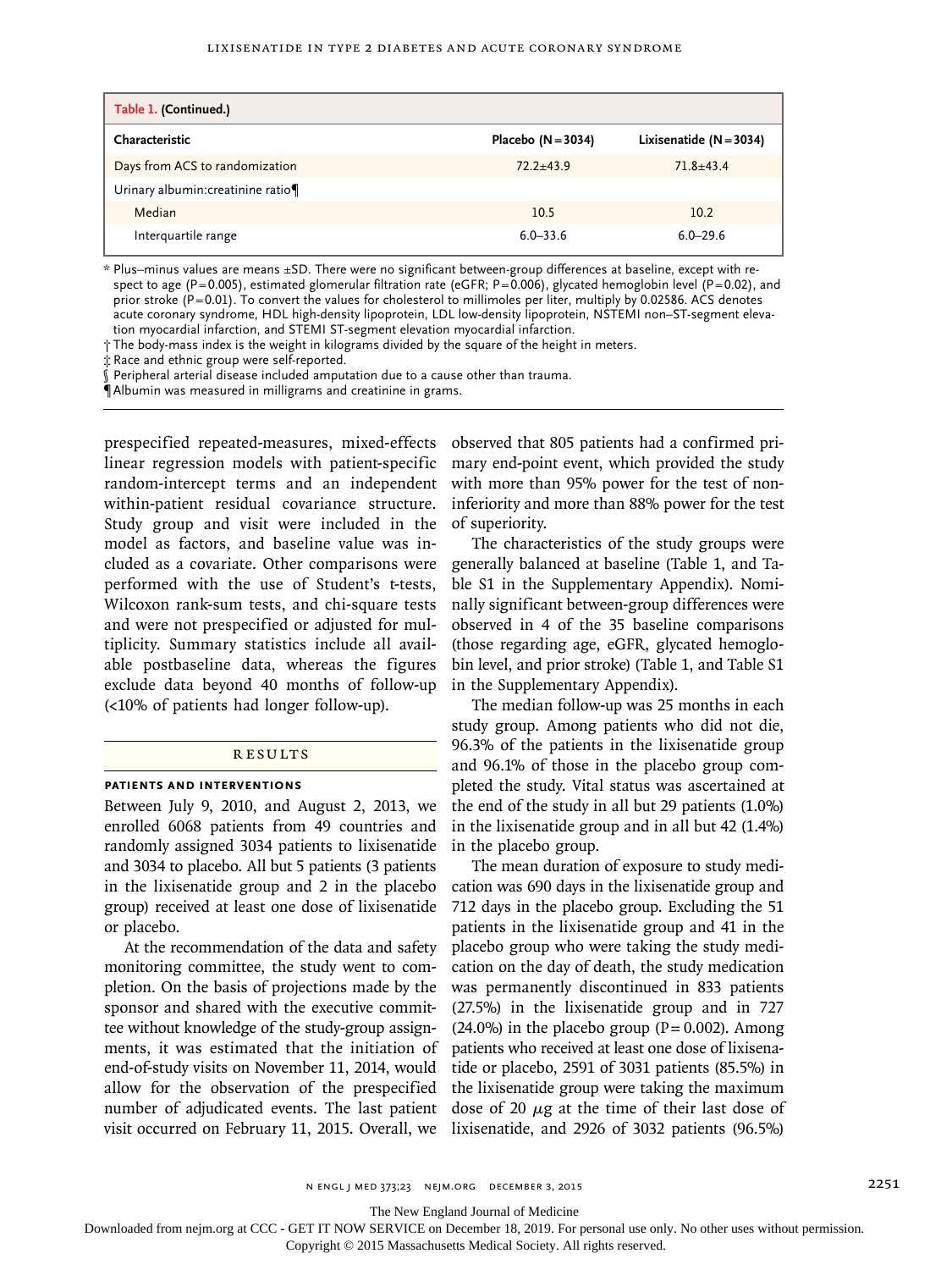| Table 2. Incidence Rates and Hazard Ratios, with Adjustment for Geographic Region, for the Primary Composite End Point, Its Components, and Other Efficacy Outcomes.                                                       |                        |                                  |                        |                                  |                                     |                          |
|----------------------------------------------------------------------------------------------------------------------------------------------------------------------------------------------------------------------------|------------------------|----------------------------------|------------------------|----------------------------------|-------------------------------------|--------------------------|
| <b>End Point</b>                                                                                                                                                                                                           | Placebo (N = 3034)     |                                  |                        | Lixisenatide (N = 3034)          | Adjusted Hazard Ratio<br>$(95%$ CI) | P Value                  |
|                                                                                                                                                                                                                            | with Event<br>Patients | No. of Events/<br>100 Patient-Yr | with Event<br>Patients | No. of Events/<br>100 Patient-Yr |                                     |                          |
| nonfatal stroke, nonfatal myocardial infarction,<br>Primary end point: death from cardiovascular causes,<br>or unstable angina — no. (%)                                                                                   | 399 (13.2)             | 6.3                              | 406 (13.4)             | 6.4                              | $1.02(0.89 - 1.17)$                 | 0.81                     |
| $\mathcal{S}$<br>Components of primary end point - no./total no.                                                                                                                                                           |                        |                                  |                        |                                  |                                     |                          |
| Death from cardiovascular causes                                                                                                                                                                                           | 93/399 (23.3)          |                                  | 88/406 (21.7)          | I                                |                                     | $\overline{\phantom{a}}$ |
| Nonfatal myocardial infarction                                                                                                                                                                                             | 247/399 (61.9)         |                                  | 255/406 (62.8)         |                                  |                                     |                          |
| Nonfatal stroke                                                                                                                                                                                                            | 49/399 (12.3)          |                                  | 54/406 (13.3)          |                                  |                                     | $\overline{\phantom{a}}$ |
| Unstable angina                                                                                                                                                                                                            | 10/399 (2.5)           |                                  | 9/406(2.2)             |                                  |                                     |                          |
| $*(96)$ *<br>Patients with each primary end-point event - no. ('                                                                                                                                                           |                        |                                  |                        |                                  |                                     |                          |
| Death from cardiovascular causes                                                                                                                                                                                           | 158 (5.2)              | 2.4                              | 156 (5.1)              | 2.3                              | $0.98$ $(0.78 - 1.22)$              | 0.85                     |
| Myocardial infarction                                                                                                                                                                                                      | 261 (8.6)              | 4.1                              | 270 (8.9)              | 4.2                              | $1.03$ $(0.87 - 1.22)$              | 0.71                     |
| Stroke                                                                                                                                                                                                                     | 60 (2.0)               | $\overline{0}$ .                 | 67 (2.2)               | $\overline{1.0}$                 | $1.12(0.79 - 1.58)$                 | 0.54                     |
| Unstable angina                                                                                                                                                                                                            | 10(0.3)                | $\overline{0}$                   | 11(0.4)                | 0.2                              | $1.11(0.47 - 2.62)$                 | 0.81                     |
| Secondary end points - no. (%)                                                                                                                                                                                             |                        |                                  |                        |                                  |                                     |                          |
| Primary end-point event or hospitalization for heart<br>failure                                                                                                                                                            | 469 (15.5)             | 7.6                              | 456 (15.0)             | 7.3                              | $0.97(0.85 - 1.10)$                 | 0.63                     |
| ť<br>Primary end-point event, hospitalization for hea<br>failure, or revascularization                                                                                                                                     | 659 (21.7)             | 11.2                             | 661 (21.8)             | $\Xi$                            | $1.00(0.90 - 1.11)$                 | 0.96                     |
| Additional end points - no. (%)                                                                                                                                                                                            |                        |                                  |                        |                                  |                                     |                          |
| Hospitalization for heart failure                                                                                                                                                                                          | 127(4.2)               | $\overline{0}$                   | 122(4.0)               | $\frac{8}{1}$                    | $0.96$ (0.75-1.23)                  | 0.75                     |
| Death from any cause                                                                                                                                                                                                       | 223 (7.4)              | 3.3                              | 211 (7.0)              | 3.1                              | $0.94(0.78 - 1.13)$                 | 0.50                     |
| * Some patients had more than one component of the primary end point. In the analyses for the separate components, they were included once for each end point they had, regardless of<br>whether it was their first event. |                        |                                  |                        |                                  |                                     |                          |

2252 n engl j med 373;23 nejm.org December 3, 2015

The New England Journal of Medicine

Downloaded from nejm.org at CCC - GET IT NOW SERVICE on December 18, 2019. For personal use only. No other uses without permission.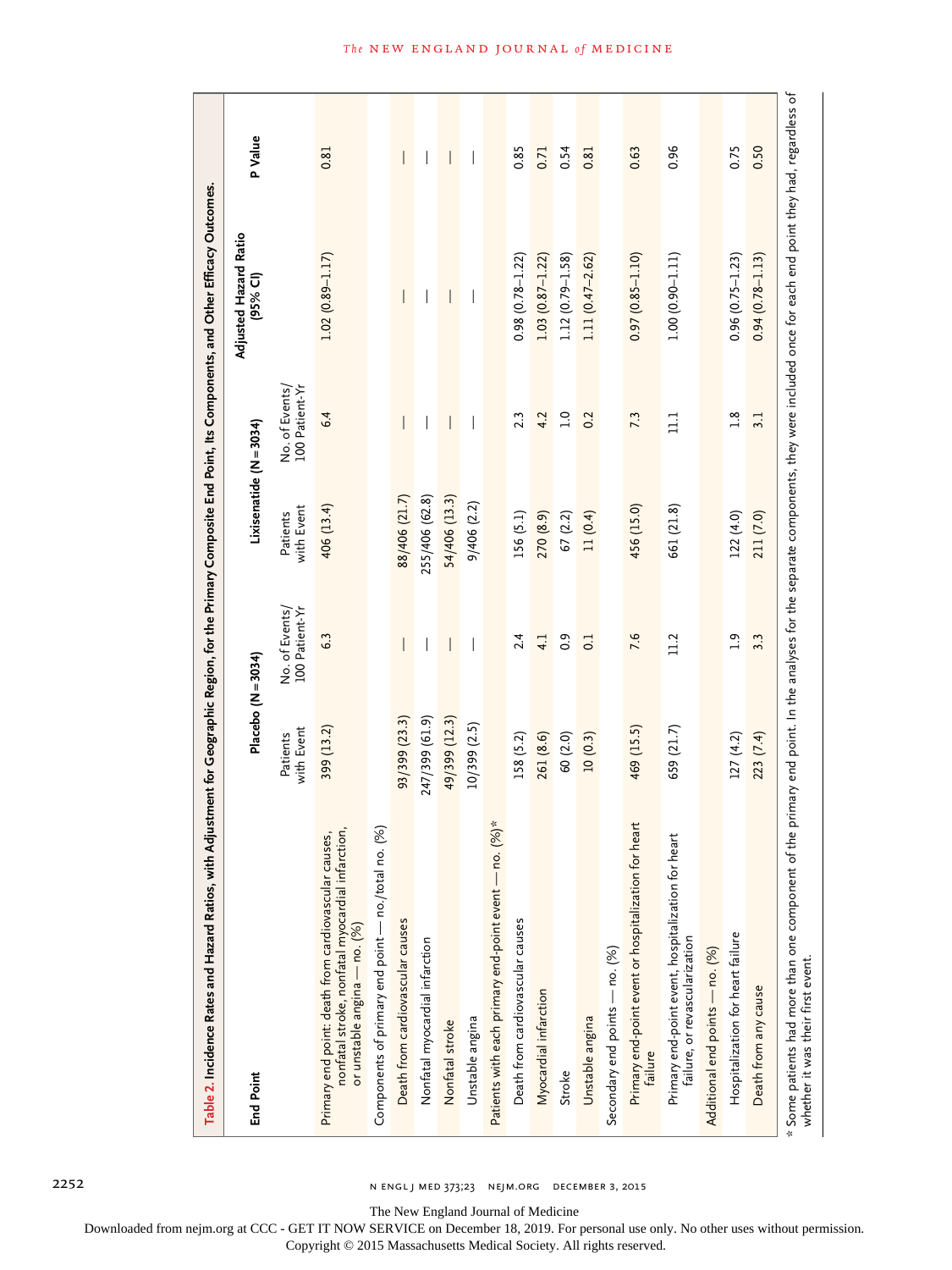in the placebo group were taking the volumematched equivalent for this maximum dose.

# **Cardiovascular End Points**

The primary end point occurred in 406 patients (13.4%) in the lixisenatide group and in 399 (13.2%) in the placebo group. For this firstoccurrence composite end point in the time-toevent analysis, the contributions from each component event are shown in Table 2. The hazard ratio for the primary end point in the lixisenatide group as compared with the placebo group was 1.02 (95% confidence interval [CI], 0.89 to 1.17); the upper boundary of the 95% confidence interval excluded 1.3 but not 1.0, which showed the noninferiority of lixisenatide to placebo  $(P<0.001)$  but not superiority  $(P=0.81)$  (Fig. 1).

Sensitivity analyses that excluded events occurring more than 30 days after discontinuation of lixisenatide or placebo and that were adjusted for baseline imbalances produced similar results (Table S2 in the Supplementary Appendix). No significant study-group interactions were observed for the primary end point in the prespecified subgroups or in the post hoc subgroups, including the subgroup defined according to history or no history of heart failure (Fig. S1 in the Supplementary Appendix).

Regarding the separate cardiovascular components of the primary end point, the frequency of each was similar in the two study groups (Table 2). A total of 156 patients in the lixisenatide group and 158 in the placebo group died from cardiovascular causes (hazard ratio, 0.98; 95% CI, 0.78 to 1.22), a total of 270 patients in the lixisenatide group and 261 in the placebo group had a fatal or nonfatal myocardial infarction (hazard ratio, 1.03; 95% CI, 0.87 to 1.22), a total of 67 patients in the lixisenatide group and 60 in the placebo group had a fatal or nonfatal stroke (hazard ratio, 1.12; 95% CI, 0.79 to 1.58), and a total of 11 patients in the lixisenatide group and 10 in the placebo group were hospitalized for unstable angina (hazard ratio, 1.11; 95% CI, 0.47 to 2.62).

When hospitalization for heart failure was added to the primary composite end point, 456 patients (15.0%) in the lixisenatide group and 469 (15.5%) in the placebo group had an event in this expanded end point (hazard ratio, 0.97; 95% CI, 0.85 to 1.10). The further addition of coronary revascularization procedure to the ex-



**Figure 1. Kaplan–Meier Plot of the First Confirmed Primary End-Point Event.** The composite primary end point in the time-to-event analysis was death from cardiovascular causes, nonfatal myocardial infarction, nonfatal stroke, or hospitalization for unstable angina. The inset shows the same data on

panded composite end point resulted in 661 patients (21.8%) in the lixisenatide group and 659 (21.7%) in the placebo group having at least one of these adjudicated cardiovascular end points (hazard ratio, 1.00; 95% CI, 0.90 to 1.11) (Table 2).

As a separate end point, hospitalization for heart failure occurred in 122 patients (4.0%) in the lixisenatide group and in 127 (4.2%) in the placebo group (hazard ratio, 0.96; 95% CI, 0.75 to 1.23) (Table 2). Death from any cause was reported in 211 patients (7.0%) in the lixisenatide group and in 223 (7.4%) in the placebo group (hazard ratio, 0.94; 95% CI, 0.78 to 1.13) (Table 2). Deaths that were adjudicated as having resulted from noncardiovascular causes occurred in 46 patients (1.5%) in the lixisenatide group and in 58 (1.9%) in the placebo group.

### **Clinical and Metabolic Effects**

Although the management of glucose levels in individual patients was at the discretion of the treating physicians, the reduction in glycated hemoglobin values from baseline to week 12 was significantly greater among patients randomly assigned to lixisenatide than among those assigned to placebo (-0.6 percentage points vs. −0.2 percentage points, P<0.001). The betweengroup difference (lixisenatide minus placebo)

The New England Journal of Medicine

Downloaded from nejm.org at CCC - GET IT NOW SERVICE on December 18, 2019. For personal use only. No other uses without permission.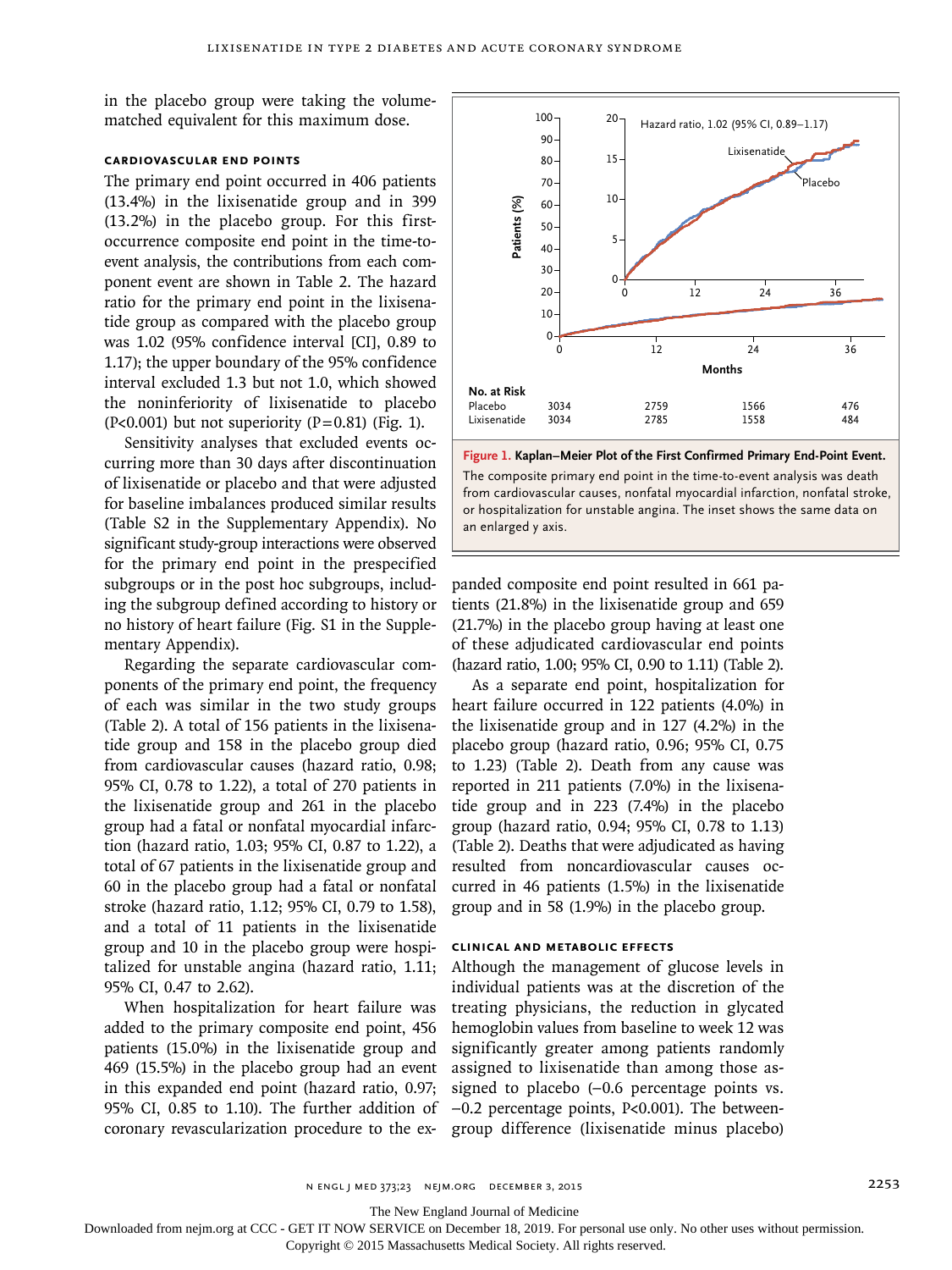

was sustained, with an average difference across all visits of −0.27 percentage points (95% CI, −0.31 to −0.22; P<0.001) (Fig. 2). Hypoglycemic episodes during the study were reported in 504 patients (16.6%) in the lixisenatide group and in 462 (15.2%) in the placebo group ( $P=0.14$ ). Serious hypoglycemic episodes (requiring assistance from another person) were numerically less frequent with lixisenatide (14 patients reporting 16 events) than with placebo (24 patients reporting 37 events).

A modest but significant between-group difference in the change in body weight from baseline was apparent at 12 weeks (−0.6 kg in the lixisenatide group vs. −0.0 kg in the placebo group, P<0.001). This relative weight difference was sustained throughout the follow-up period, with an average between-group difference (lixisenatide minus placebo) across all visits of −0.7 kg (95% CI, −0.9 to −0.5; P<0.001) (Fig. S2 in the Supplementary Appendix).

A modest relative difference (lixisenatide minus placebo) in systolic blood pressure in the lixisenatide group as compared with the placebo group was sustained throughout follow-up, with an average difference across all visits of −0.8 mm Hg (95% CI, −1.3 to −0.3) in favor of lixisenatide  $(P=0.001)$  (Fig. S3 in the Supplementary Appendix). A small but significant difference in heart rate was observed, with, on average, 0.4 more beats per minute (95% CI, 0.1 to 0.6) in the lixisenatide group than in the placebo group across all visits  $(P=0.01)$ . This result appeared to be due predominantly to an increase of 1 beat per minute at weeks 2 and 6 that was not detected at later time points (Fig. S4 in the Supplementary Appendix).

Although the prespecified analysis of the percentage change in the urinary albumin-tocreatinine ratio (with albumin measured in milligrams and creatinine measured in grams) from baseline to 108 weeks showed a modest difference in favor of lixisenatide over placebo (24% vs. 34%,  $P=0.004$ ), the median values at baseline (ratio, 10 in each study group) and follow-up (ratio, 12 in the lixisenatide group and 13 in the placebo group) were clinically similar (Table S3 in the Supplementary Appendix). In a post hoc model that included further adjustment for the glycated hemoglobin level as measured at baseline and at 3 months after randomization, this difference was attenuated  $(P=0.07)$  (Table S3 in the Supplementary Appendix).

# **Adverse Events**

Adverse events that led to the permanent discontinuation of lixisenatide or placebo occurred in 347 patients (11.4%) in the lixisenatide group and in 217 (7.2%) in the placebo group ( $P<0.001$ ). The most common adverse event leading to discontinuation was a gastrointestinal event, which was reported in 149 patients (4.9%) in the lixisenatide group and in 37 (1.2%) in the placebo group (P<0.001) (Table S4 in the Supplementary Appendix). Within this category, nausea or vomiting accounted for most of the between-group difference in the discontinuation of lixisenatide or placebo, with 91 patients (3.0%) in the lixisenatide group and 11 (0.4%) in the placebo group discontinuing because of nausea and 33 (1.1%) in the lixisenatide group and 5 (0.2%) in the placebo group discontinuing because of vomiting (P<0.001 for both comparisons).

Serious adverse events were reported in 625 patients (20.6%) in the lixisenatide group and in 669 (22.1%) in the placebo group. Serious adverse events that were attributed to the gastrointestinal system were reported in 66 patients (2.2%) in the lixisenatide group and in 81 (2.7%) in the placebo group (Table 3). While the patients were receiving lixisenatide or placebo, pancreatitis occurred in 5 patients in the lixisenatide group and in 8 in the placebo group; 3 patients

The New England Journal of Medicine

Downloaded from nejm.org at CCC - GET IT NOW SERVICE on December 18, 2019. For personal use only. No other uses without permission.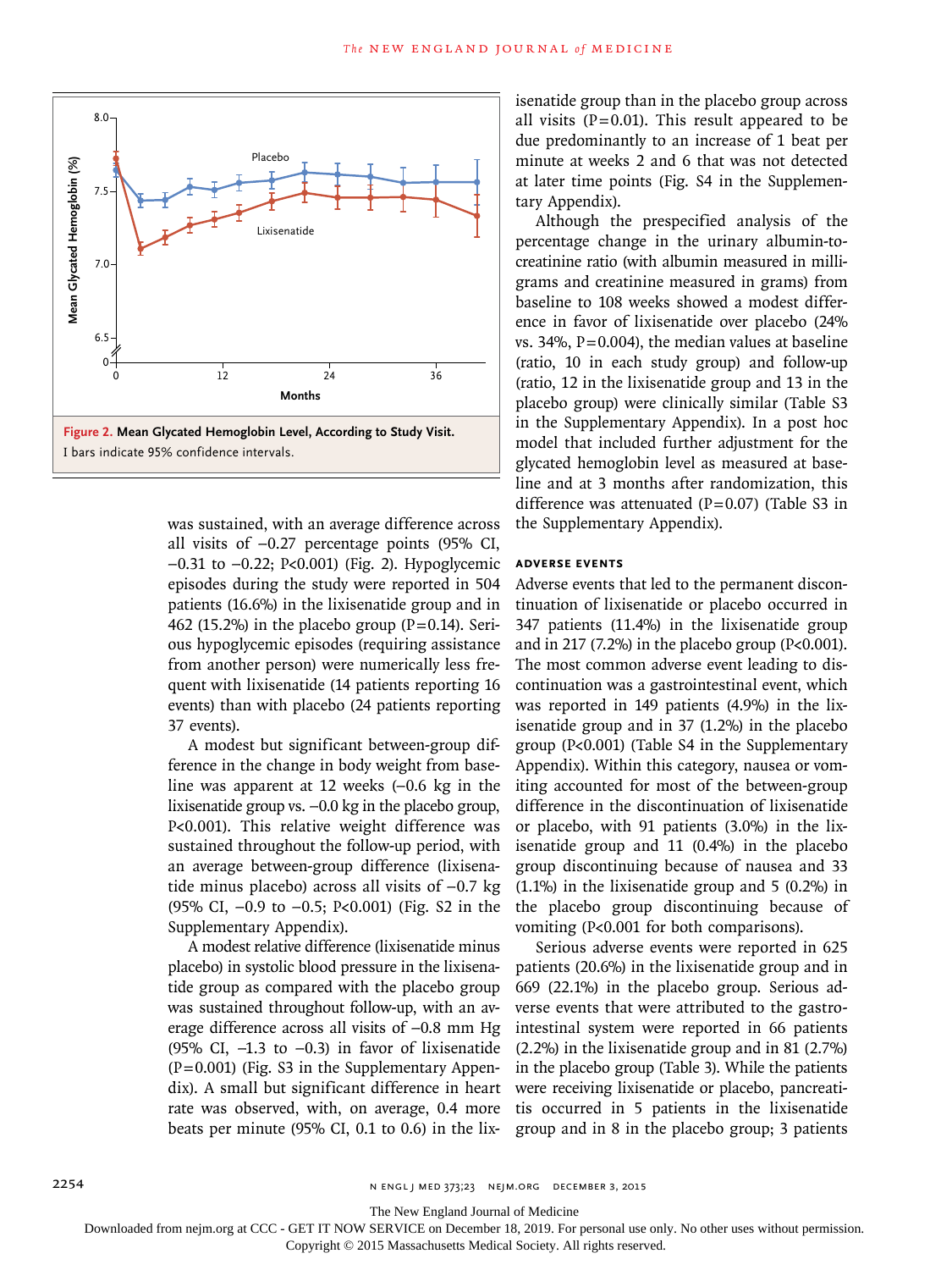in the lixisenatide group and 9 in the placebo group received a diagnosis of pancreatic cancer. Systemic allergic reactions occurred in 27 patients in the lixisenatide group and in 25 in the placebo group.

# Discussion

In patients with type 2 diabetes and a recent acute coronary syndrome, treatment with the GLP-1–receptor agonist lixisenatide, added to conventional therapy, was not associated with a significant difference in rates of cardiovascular events as compared with conventional therapy plus placebo. This conclusion is supported by additional sensitivity analyses that excluded events occurring more than 30 days after the discontinuation of lixisenatide or placebo, as well as by a post hoc analysis in which the model was adjusted for minor between-group imbalances observed at baseline (Table S2 in the Supplementary Appendix).

This neutral influence of lixisenatide on cardiovascular end points was reflected in the individual components of the primary composite end point and was consistent across multiple prespecified subgroups. The targeting of a population that had type 2 diabetes and a high cardiovascular risk due to a recent acute coronary syndrome with a protocol that permitted the adjustment of glucose-lowering therapies in each group, with the expectation of similar glycemic control, resulted in modest differences in the glycated hemoglobin level and allowed us to focus on cardiovascular actions of the GLP-1–receptor agonist that were unrelated to glycemic factors.<sup>26</sup>

Heart failure is a major cardiovascular burden with severe adverse consequences, including a substantial increase in the risk of death among patients with type 2 diabetes.<sup>10,28</sup> Particularly worrisome is a meta-analysis of 14 trials of glucose-lowering therapies that had enrolled more than 95,000 patients with type 2 diabetes and showed that both the peroxisome proliferator-activated receptor and dipeptidyl peptidase-4 inhibitor (DPP-4) classes of glucose-lowering therapies were associated with increased rates of heart failure.29

However, subsequent to that analysis, a recent major trial showed that the use of sitagliptin (another DPP-4 inhibitor) was not associated with changes in the rates of hospitalization for

| Table 3. Serious Adverse Events.* |                                  |                              |  |
|-----------------------------------|----------------------------------|------------------------------|--|
| Event                             | Placebo<br>$(N = 3032)$          | Lixisenatide<br>$(N = 3031)$ |  |
|                                   | no. of patients with event $(%)$ |                              |  |
| Any event                         | 669 (22.1)                       | 625 (20.6)                   |  |
| Blood or lymphatic event          | 14(0.5)                          | 14(0.5)                      |  |
| Cardiac event <sup>+</sup>        | 107(3.5)                         | 83(2.7)                      |  |
| Ear or labyrinth event            | 4(0.1)                           | 5(0.2)                       |  |
| <b>Endocrine event</b>            | 3(0.1)                           | 2(0.1)                       |  |
| Eye event                         | 13(0.4)                          | 9(0.3)                       |  |
| Gastrointestinal event            | 81(2.7)                          | 66(2.2)                      |  |
| General event                     | 58 (1.9)                         | 64(2.1)                      |  |
| Hepatobiliary event               | 28(0.9)                          | 36(1.2)                      |  |
| Immune system event               | 2(0.1)                           | 4(0.1)                       |  |
| Infection                         | 186(6.1)                         | 173(5.7)                     |  |
| Injury or poisoning               | 50(1.6)                          | 44 (1.5)                     |  |
| Investigations:                   | 19(0.6)                          | 10(0.3)                      |  |
| Metabolism or nutrition event     | 57 (1.9)                         | 33(1.1)                      |  |
| Musculoskeletal event             | 35(1.2)                          | 32(1.1)                      |  |
| Neoplasm                          | 61(2.0)                          | 72 (2.4)                     |  |
| Nervous system event              | 53 $(1.7)$                       | 47(1.6)                      |  |
| Psychiatric event                 | 5(0.2)                           | 9(0.3)                       |  |
| Renal or urinary event            | 48 (1.6)                         | 48 (1.6)                     |  |
| Reproductive system event         | 5(0.2)                           | 13(0.4)                      |  |
| Respiratory or thoracic event     | 58(1.9)                          | 58(1.9)                      |  |
| Skin or subcutaneous tissue event | 18 (0.6)                         | 14(0.5)                      |  |
| Social circumstances              | $\mathbf 0$                      | $1 (-0.1)$                   |  |
| Surgical or medical procedure     | 6(0.2)                           | 6(0.2)                       |  |
| Vascular event                    | 71(2.3)                          | 59 (1.9)                     |  |

\* Events were assessed with the use of the classifications in the *Medical Dictionary for Regulatory Activities* (MedDRA), version 15.0.

† Adjudicated cardiovascular events were not required to be submitted as serious adverse events unless they were considered by the investigator to be possibly drug-related.

‡ Investigations included abnormal results on laboratory tests or physical examination. The most common MedDRA preferred terms used were "alanine aminotransferase increased" (in seven patients in the placebo group and in two in the lixisenatide group) and "blood glucose increased" (in four in the placebo group and in one in the lixisenatide group).

heart failure.<sup>30</sup> Our finding of a neutral effect on the incidence of hospitalization for heart failure among patients randomly assigned to lixisenatide, which was consistent in the subgroups of patients with a history of heart failure and those without such a history (Table S5 in the Supplementary Appendix), offers new safety information regarding this GLP-1–receptor agonist.

n engl j med 373;23 nejm.org December 3, 2015 2255

The New England Journal of Medicine

Downloaded from nejm.org at CCC - GET IT NOW SERVICE on December 18, 2019. For personal use only. No other uses without permission.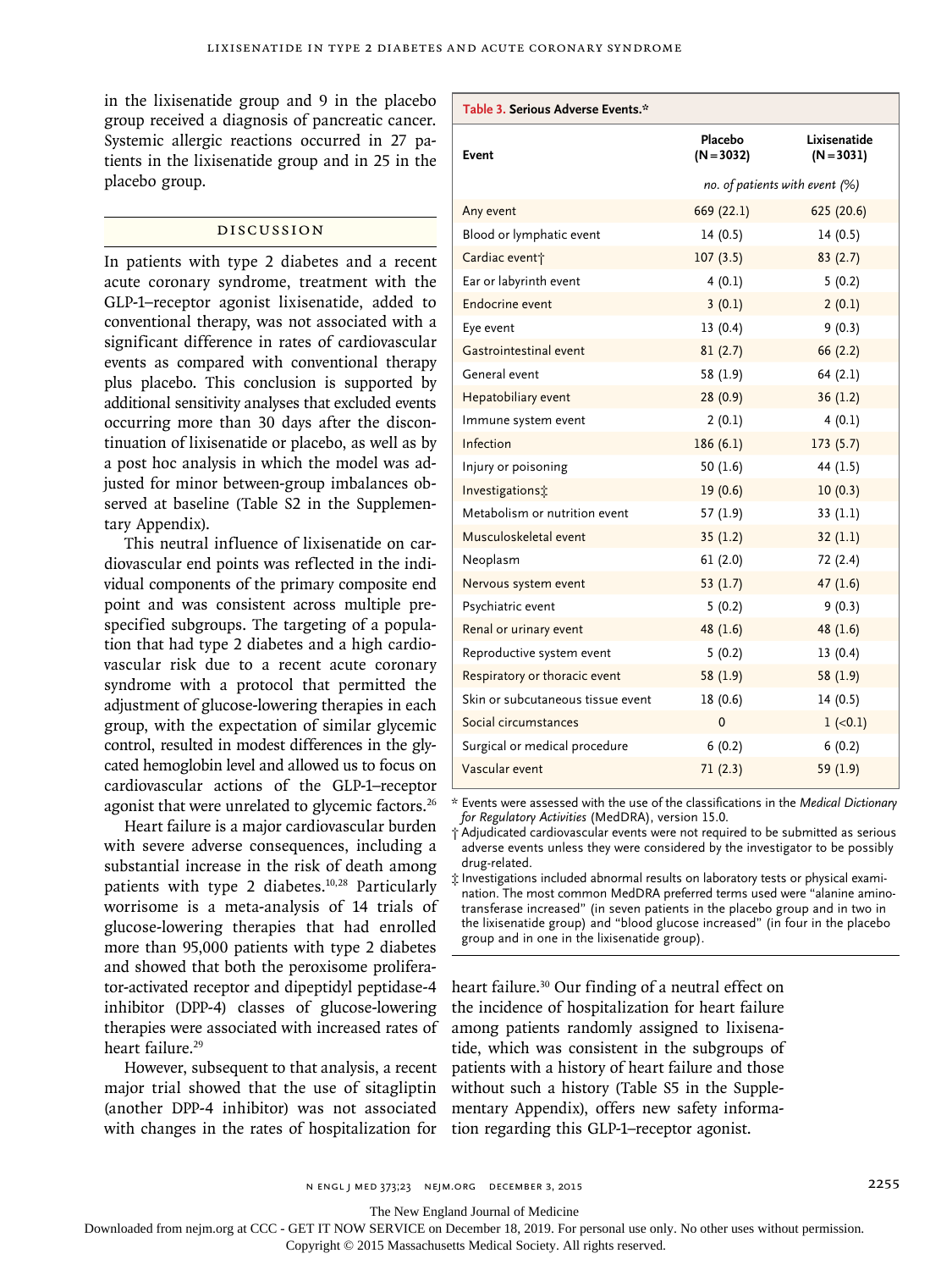Mortality among patients with type 2 diabetes, although higher than in the general population, varies widely depending on cardiovascular and renal coexisting conditions.31,32 The overall annualized mortality in our trial was on the higher end of the risk spectrum that has been observed in other clinical trials involving patients with diabetes. Strides have been made to address the nonglycemic risk factors for these patients.33-36

These advances in the standard of care have increased the difficulty of showing incremental improvements in cardiovascular prognosis with intensification of glucose-lowering or lifestyle measures.2,37 The few favorable demonstrations of reduced rates of cardiovascular events with predominantly glucose-lowering therapies have required more protracted follow-up than routinely occurs in clinical trials.4,7 Although our study had only approximately 2 years of follow-up, suf-

ficient numbers of cardiovascular events were observed so that we could reasonably exclude a major nonglycemic cardiovascular benefit $21$  as well as an unanticipated harm of lixisenatide.

In conclusion, among patients with type 2 diabetes and a recent acute coronary syndrome, treatment with lixisenatide resulted in rates of major cardiovascular events, including heart failure and death from any cause, that were similar to those observed with placebo. The neutral cardiovascular profile associated with lixisenatide will inform physicians' and patients' decisions regarding the use of this agent as an adjunctive therapy to control the glycated hemoglobin level safely, with no observed augmentation of the risks of hypoglycemia or pancreatitis.

Supported by Sanofi.

Disclosure forms provided by the authors are available with the full text of this article at NEJM.org.

### **References**

**1.** UK Prospective Diabetes Study (UKPDS) Group. Intensive blood-glucose control with sulphonylureas or insulin compared with conventional treatment and risk of complications in patients with type 2 diabetes (UKPDS 33). Lancet 1998;352:837-53.

**2.** Gerstein HC, Miller ME, Byington RP, et al. Effects of intensive glucose lowering in type 2 diabetes. N Engl J Med 2008;358: 2545-59.

**3.** Chew EY, Ambrosius WT, Davis MD, et al. Effects of medical therapies on retinopathy progression in type 2 diabetes. N Engl J Med 2010;363:233-44.

**4.** Holman RR, Paul SK, Bethel MA, Matthews DR, Neil HA. 10-Year follow-up of intensive glucose control in type 2 diabetes. N Engl J Med 2008;359:1577-89.

**5.** Gerstein HC, Miller ME, Ismail-Beigi F, et al. Effects of intensive glycaemic control on ischaemic heart disease: analysis of data from the randomised, controlled ACCORD trial. Lancet 2014;384:1936-41.

**6.** Turnbull FM, Abraira C, Anderson RJ, et al. Intensive glucose control and macrovascular outcomes in type 2 diabetes. Diabetologia 2009;52:2288-98.

**7.** Hayward RA, Reaven PD, Wiitala WL, et al. Follow-up of glycemic control and cardiovascular outcomes in type 2 diabetes. N Engl J Med 2015;372:2197-206.

**8.** Lago RM, Singh PP, Nesto RW. Congestive heart failure and cardiovascular death in patients with prediabetes and type 2 diabetes given thiazolidinediones: a meta-analysis of randomised clinical trials. Lancet 2007;370:1129-36.

**9.** Goldfine AB. Assessing the cardiovascular safety of diabetes therapies. N Engl J Med 2008;359:1092-5.

**10.** McMurray JJ, Gerstein HC, Holman

RR, Pfeffer MA. Heart failure: a cardiovascular outcome in diabetes that can no longer be ignored. Lancet Diabetes Endocrinol 2014;2:843-51.

**11.** Diabetes mellitus — evaluating cardiovascular risk in new antidiabetic therapies to treat type 2 diabetes. Silver Spring, MD: Department of Health and Human Services, Center for Drug Evaluation and Research, 2008.

**12.** European Medicines Agency guideline on clinical investigation of medicinal products in the treatment or prevention of diabetes mellitus. London: Committee for Medicinal Products for Human Use, 2012. **13.** Hiatt WR, Kaul S, Smith RJ. The cardiovascular safety of diabetes drugs — insights from the rosiglitazone experience. N Engl J Med 2013;369:1285-7.

**14.** Drucker DJ. The biology of incretin hormones. Cell Metab 2006;3:153-65.

**15.** Noyan-Ashraf MH, Momen MA, Ban K, et al. GLP-1R agonist liraglutide activates cytoprotective pathways and improves outcomes after experimental myocardial infarction in mice. Diabetes 2009;58:975- 83.

**16.** Timmers L, Henriques JP, de Kleijn DP, et al. Exenatide reduces infarct size and improves cardiac function in a porcine model of ischemia and reperfusion injury. J Am Coll Cardiol 2009;53:501-10. **17.** Nikolaidis LA, Mankad S, Sokos GG, et al. Effects of glucagon-like peptide-1 in patients with acute myocardial infarction and left ventricular dysfunction after successful reperfusion. Circulation 2004;109: 962-5.

**18.** Woo JS, Kim W, Ha SJ, et al. Cardioprotective effects of exenatide in patients with ST-segment-elevation myocardial infarction undergoing primary percutaneous coronary intervention: results of exenatide myocardial protection in revascularization study. Arterioscler Thromb Vasc Biol 2013;33:2252-60.

**19.** Nathanson D, Ullman B, Löfström U, et al. Effects of intravenous exenatide in type 2 diabetic patients with congestive heart failure: a double-blind, randomised controlled clinical trial of efficacy and safety. Diabetologia 2012;55:926-35.

**20.** Saraiva FK, Sposito AC. Cardiovascular effects of glucagon-like peptide 1 (GLP-1) receptor agonists. Cardiovasc Diabetol 2014;13:142.

**21.** Smilowitz NR, Donnino R, Schwartzbard A. Glucagon-like peptide-1 receptor agonists for diabetes mellitus: a role in cardiovascular disease. Circulation 2014; 129:2305-12.

**22.** Fonseca VA, Alvarado-Ruiz R, Raccah D, Boka G, Miossec P, Gerich JE. Efficacy and safety of the once-daily GLP-1 receptor agonist lixisenatide in monotherapy: a randomized, double-blind, placebocontrolled trial in patients with type 2 diabetes (GetGoal-Mono). Diabetes Care 2012;35:1225-31.

**23.** Bolli GB, Munteanu M, Dotsenko S, et al. Efficacy and safety of lixisenatide once daily vs. placebo in people with type 2 diabetes insufficiently controlled on metformin (GetGoal-F1). Diabet Med 2014; 31:176-84.

**24.** Riddle MC, Aronson R, Home P, et al. Adding once-daily lixisenatide for type 2 diabetes inadequately controlled by established basal insulin: a 24-week, randomized, placebo-controlled comparison (GetGoal-L). Diabetes Care 2013;36:2489- 96.

2256 n engl j med 373;23 nejm.org December 3, 2015

The New England Journal of Medicine

Downloaded from nejm.org at CCC - GET IT NOW SERVICE on December 18, 2019. For personal use only. No other uses without permission.